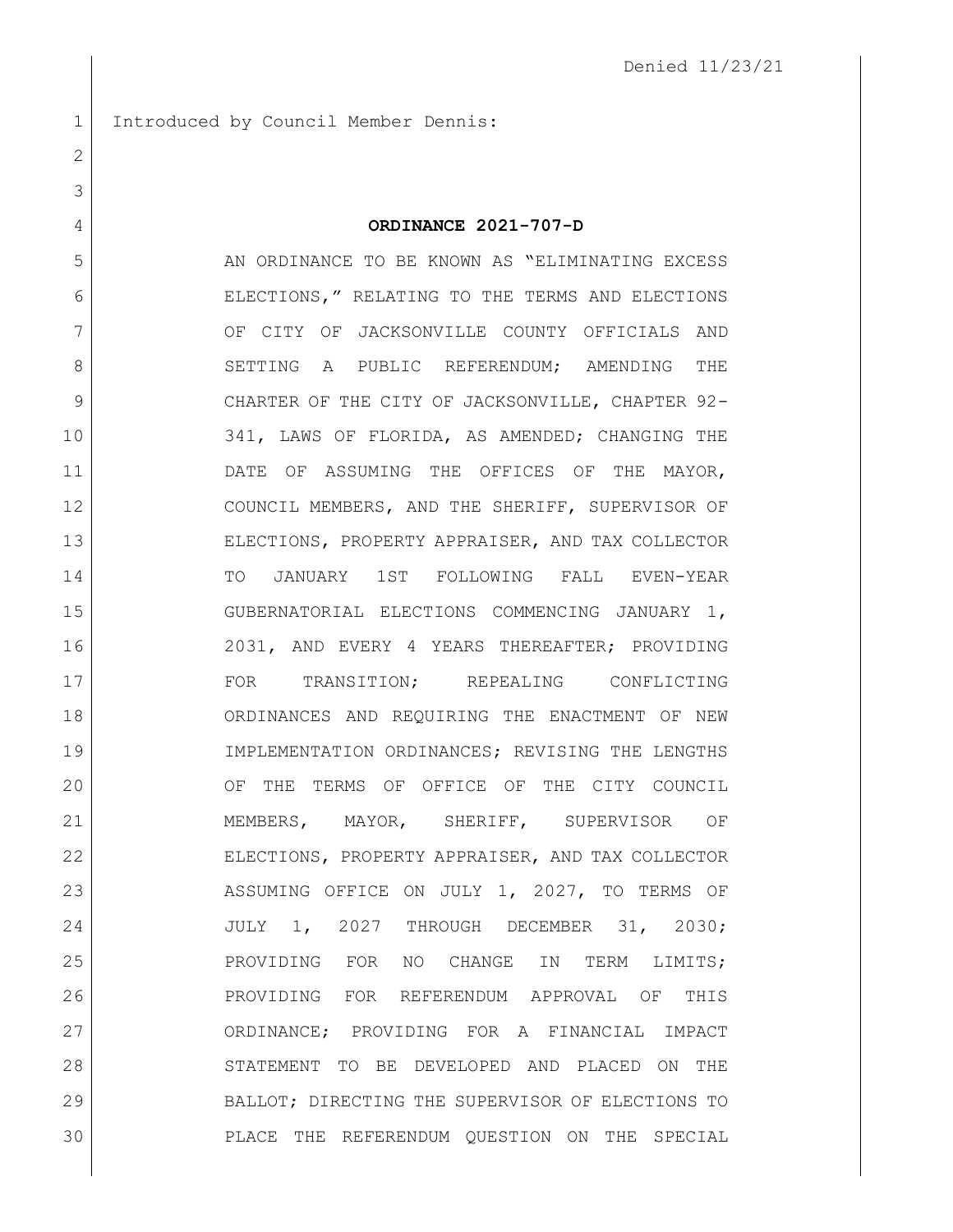1 ELECTION BALLOT ON FEBRUARY 22, 2022; PROVIDING

2 AN EFFECTIVE DATE.

 **WHEREAS,** the issue of the continuing vitality of spring Consolidated Government elections has been debated extensively by the City Council and by advisory committees such as the Task Force for Consolidated Government and Charter Revision Commission, and has been 7 subject to many close votes; and

**WHEREAS,** the City continues to experience ever stagnant low voter turnout at spring elections at substantial costs to the 10 taxpayers; and

 **WHEREAS**, it has been projected that the estimated costs of holding spring Consolidated Government elections is approximately 13 \$2,000,000 per unitary election, which is approximately \$4,000,000 every four years, and while the cost of fall gubernatorial elections would increase somewhat with the change, it would be to a much lesser extent, with significant cost savings by moving spring Consolidated Government elections to the fall gubernatorial election cycle; and

 **WHEREAS**, the Council finds that the terms of the Mayor, all City Council Members, the Sheriff, the Property Appraiser, the Supervisor of Elections, and the Tax Collector should commence in sufficient time to address the City of Jacksonville's annual budget, and setting 22 terms of office to commence on January  $1^{st}$ , and conducting elections in the fall, will most effectively allow for the above described public officials to prepare for annual budgeting; and conducting those elections at the same time as the state gubernatorial elections 26 will save substantial amounts of money;

 **WHEREAS,** following an unprecedented international pandemic which has resulted in economic instability for many local taxpayers, the savings of taxpayer dollars has become a critical concern to local 30 taxpayers, voters and leaders; and

**WHEREAS,** additionally, moving the spring Consolidated Government

 $-2 -$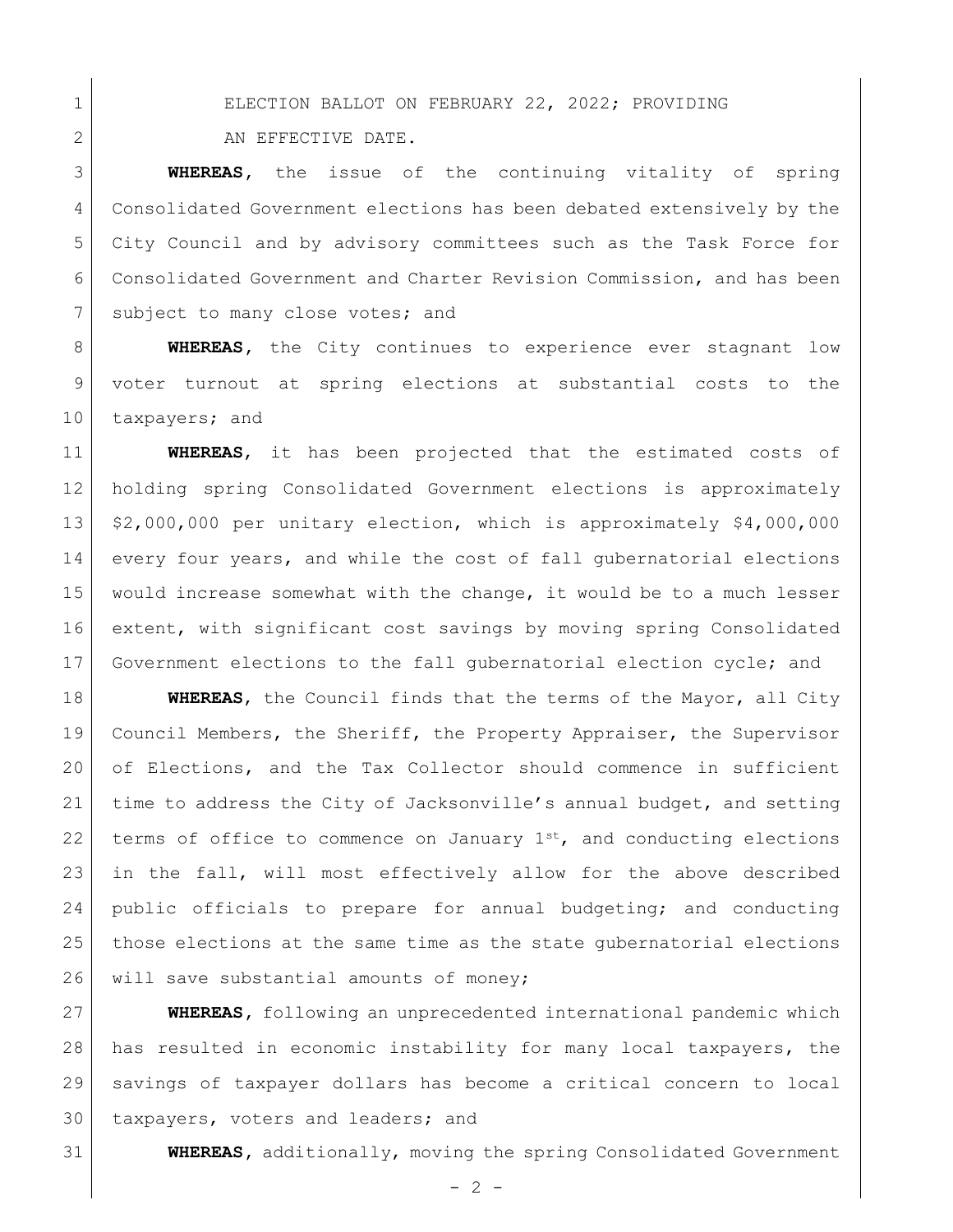elections would arguably result in greater public participation and 2 voter turnout; and

 **WHEREAS**, the Council believes that the issue should be offered 4 to and decided by the voters; now therefore

**BE IT ORDAINED** by the Council of the City of Jacksonville:

 **Section 1. Applicability; Subject to Referendum.** The amendments to the City of Jacksonville's Charter as described in the provisions of section 2 below, shall be subject to and become effective only upon the certification of a majority vote in favor of 10 the amendments at the voter referendum as hereinafter set forth.

 **Section 2. Charter Amended.** Section 5.03 of Article 5, section 6.01 of Article 6, section 8.02 of Article 8, section 9.02 of Article 9, section 10.02 of Article 10, and section 11.02 of Article 11 of the Charter of the City of Jacksonville, as codified in section 1 of chapter 92-341, Laws of Florida, as amended, are amended, and a new section 18.12 of Article 18 is created, all to read as follows:

 **PART A. CHARTER LAWS CHARTER OF THE CITY OF JACKSONVILLE, FLORIDA \* \* \* ARTICLE 5. THE COUNCIL \* \* \***

**Section 5.03. Terms of councilmen members.**

24 Councilmen members shall serve for a term of 4 years beginning on the first day of July after their election, and continuing after 26 such term until their successors are elected and qualified, except that commencing with elections that will be conducted contemporaneously with the state gubernatorial election in 2030, and every four years thereafter, council members shall assume office on the first day of January after their election.

- 3 -

**\* \* \***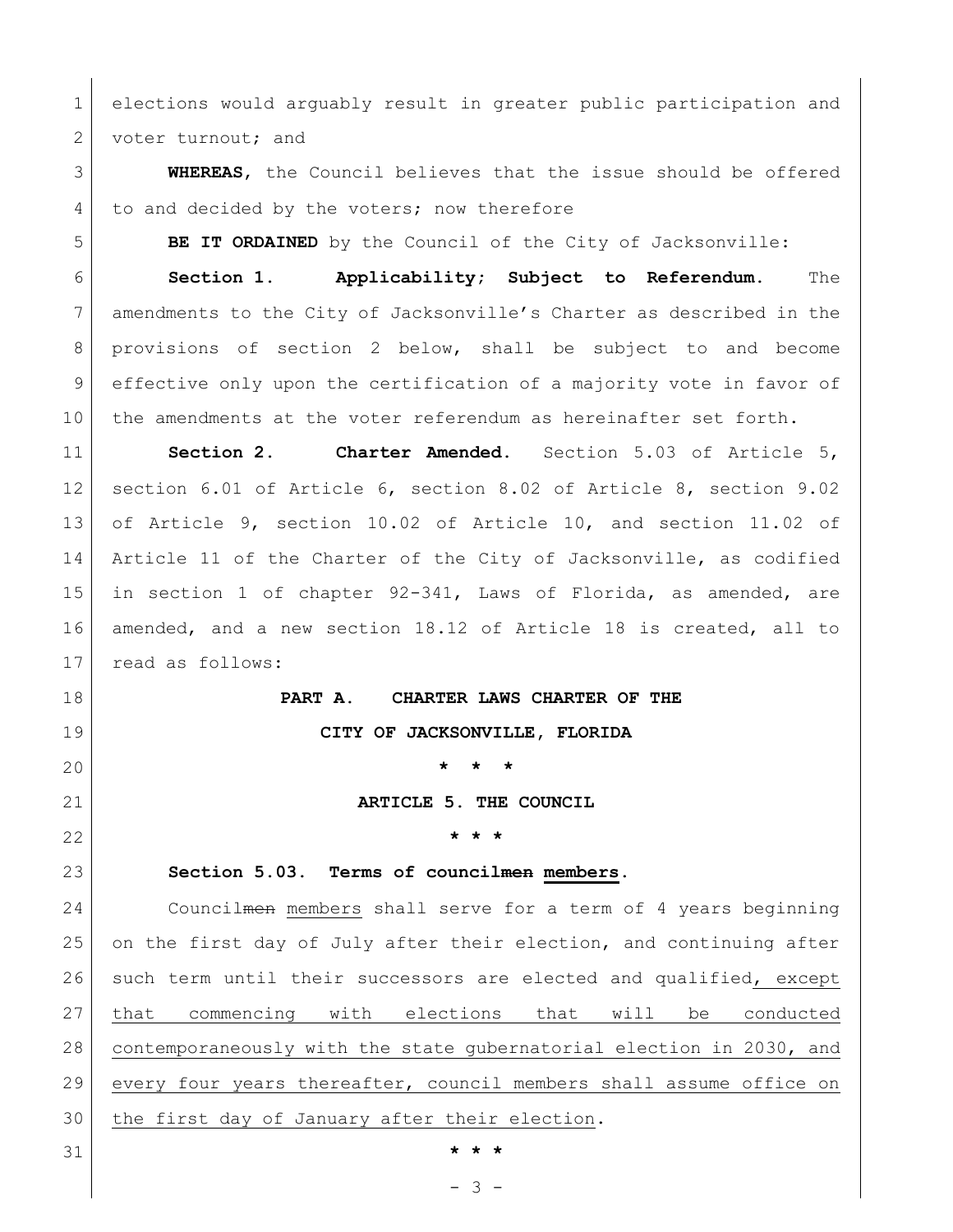# **ARTICLE 6. THE MAYOR**

# **Section 6.01. Qualifications and term of office.**

 The mayor shall be a qualified elector of Duval County and a resident of Duval County, and shall have resided in and been a qualified elector of Duval County for at least 365 consecutive days immediately before the date on which he or she qualifies to run for the office of mayor. If he or she shall cease to possess any such qualifications during his or her term of office, he or she shall forthwith forfeit the office, and the council shall remove him or her therefrom. He or she shall be elected for a period of 4 years and shall assume office on the first day of July following his or her election and serve until his or her successor is elected and qualified, except that commencing with elections that will be conducted contemporaneously with the state gubernatorial election in 2030, and every four years thereafter, the mayor shall assume office on the first day of January after his or her election. No mayor elected and qualified for two consecutive terms shall be eligible for election as mayor in the next succeeding term. The mayor shall devote his or her entire time to the performance of the duties of his or her office and shall hold no other public office or public employment.

# **\* \* \***

# **ARTICLE 8. SHERIFF**

# **\* \* \***

# **Section 8.02. Qualifications, election, terms, compensation**.

 The sheriff shall be a qualified elector of and reside in Duval County, and shall have resided in and been a qualified elector of Duval County for at least 183 consecutive days immediately before the date on which he or she qualifies to run for the office of sheriff. The sheriff shall be elected by the qualified electors of Duval County for a period of 4 years and shall assume office on the first day of July following his or her election and serve until his or her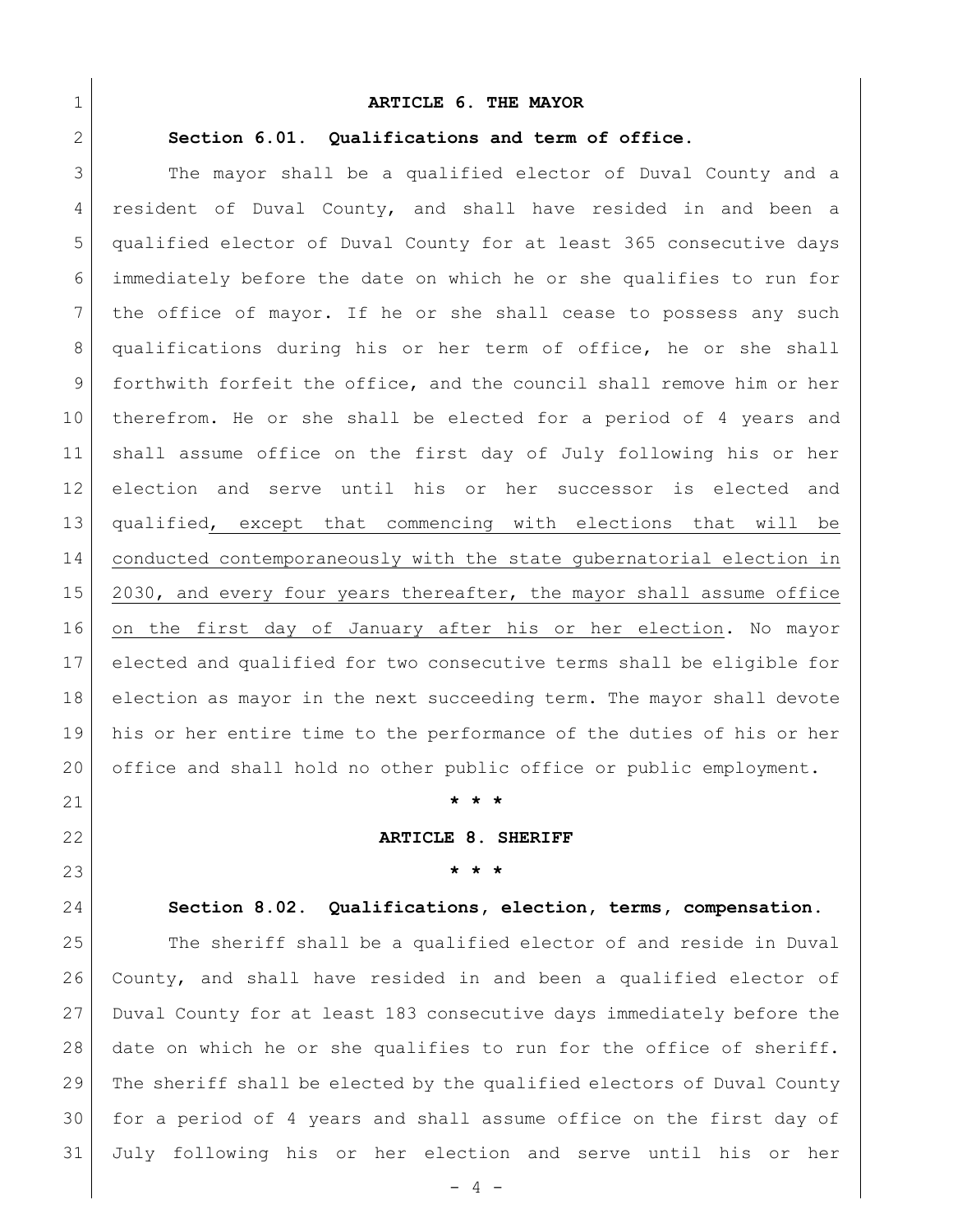successor is elected and qualified, except that commencing with 2 elections that will be conducted contemporaneously with the state 3 gubernatorial election in 2030, and every four years thereafter, he 4 or she shall assume office for a four year term on the first day of January following his or her election. The sheriff shall devote his or her entire time to the performance of the duties of his or her office and shall hold no other public office or public employment except that he or she may be a notary public or a member of the armed forces. The compensation of the sheriff shall be fixed by the city council.

# **\* \* \***

## **ARTICLE 9. SUPERVISOR OF ELECTIONS**

# **\* \* \***

**Section 9.02. Qualifications, election, term.**

15 The supervisor of elections shall be a qualified elector of Duval County and a resident of Duval County, and shall have resided in and been a qualified elector of Duval County for at least 183 consecutive days immediately before the date on which he or she qualifies to run for the office of supervisor of elections. He or she shall be elected for a term of 4 years and shall assume office on the first day of July following his or her election, except that commencing with elections that will be conducted contemporaneously with the state gubernatorial election in 2030, and every four years 24 thereafter, he or she shall assume office for a four year term on the first day of January following his or her election. He or she shall devote his or her entire time to the performance of the duties of his or her office and shall hold no other public office or public employment.

# **\* \* \***

# **ARTICLE 10. PROPERTY APPRAISER**

 $-5 -$ **\* \* \***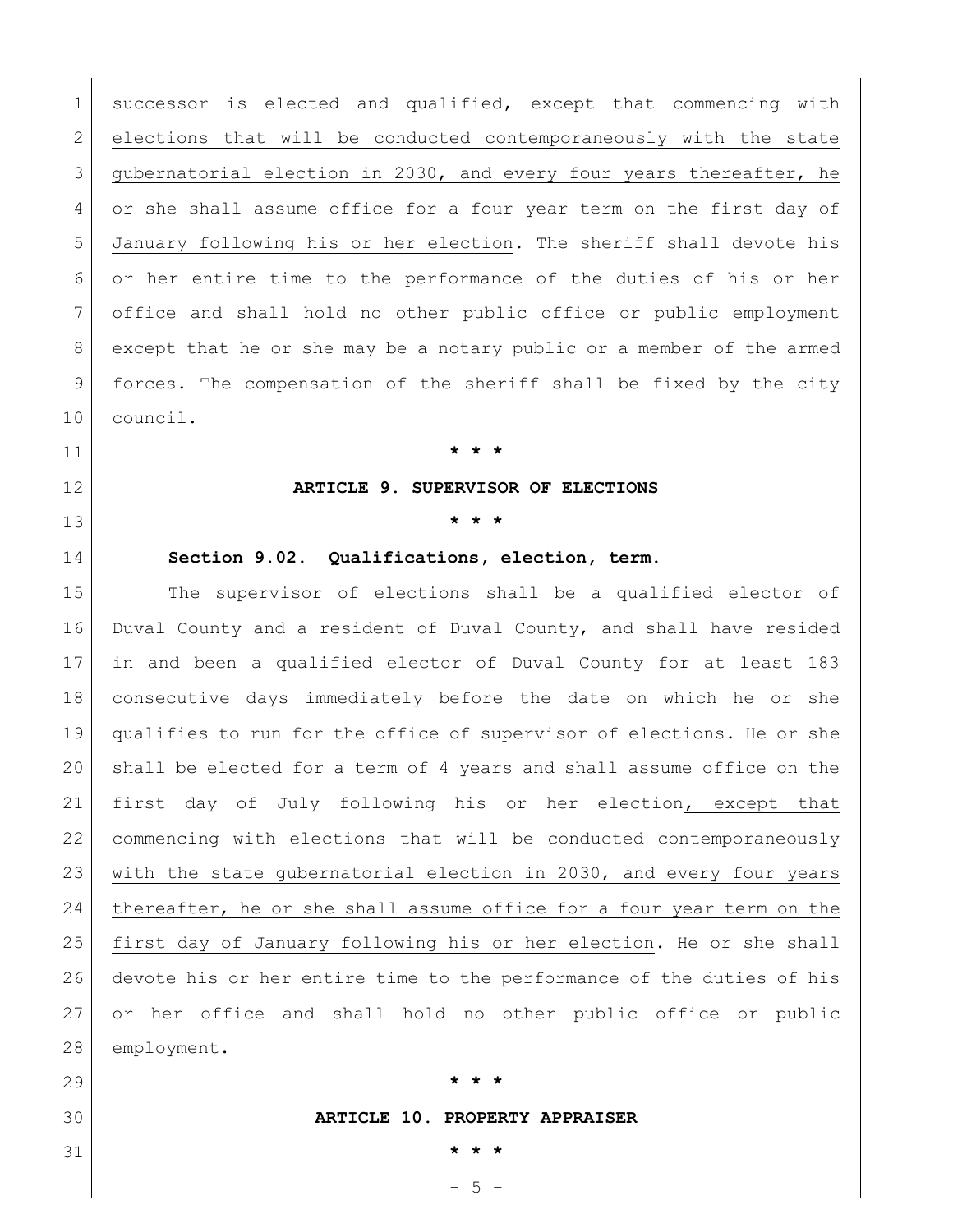### **Section 10.02. Qualifications, elections, term.**

2 The property appraiser shall be a qualified elector of and reside in Duval County, and shall have resided in and been a qualified elector of Duval County for at least 183 consecutive days immediately before the date on which he or she qualifies to run for the office of property appraiser. He or she shall be elected for a period of 4 years and shall assume office on the first day of July following his 8 or her election and serve until his or her successor is elected and qualified, except that commencing with elections that will be conducted contemporaneously with the state gubernatorial election in 11 2030, and every four years thereafter, he or she shall assume office for a four year term on the first day of January following his or her election. The property appraiser shall devote his or her entire time to the performance of the duties of his or her office and shall hold 15 | no other public office or public employment.

# **\* \* \***

### **ARTICLE 11. TAX COLLECTOR**

**\* \* \***

# **Section 11.02 Qualifications, election, term.**

 The tax collector shall be a qualified elector of and reside in Duval County, and shall have resided in and been a qualified elector of Duval County for at least 183 consecutive days immediately before the date on which he or she qualifies to run for the office of tax collector. He or she shall be elected for a term of 4 years and shall assume office on the first day of July following his or her election, except that commencing with elections that will be conducted contemporaneously with the state gubernatorial election in 2030, and every four years thereafter, he or she shall assume office for a four year term on the first day of January following his or her election. He or she shall devote his or her entire time to the performance of the duties of his or her office and shall hold no other public office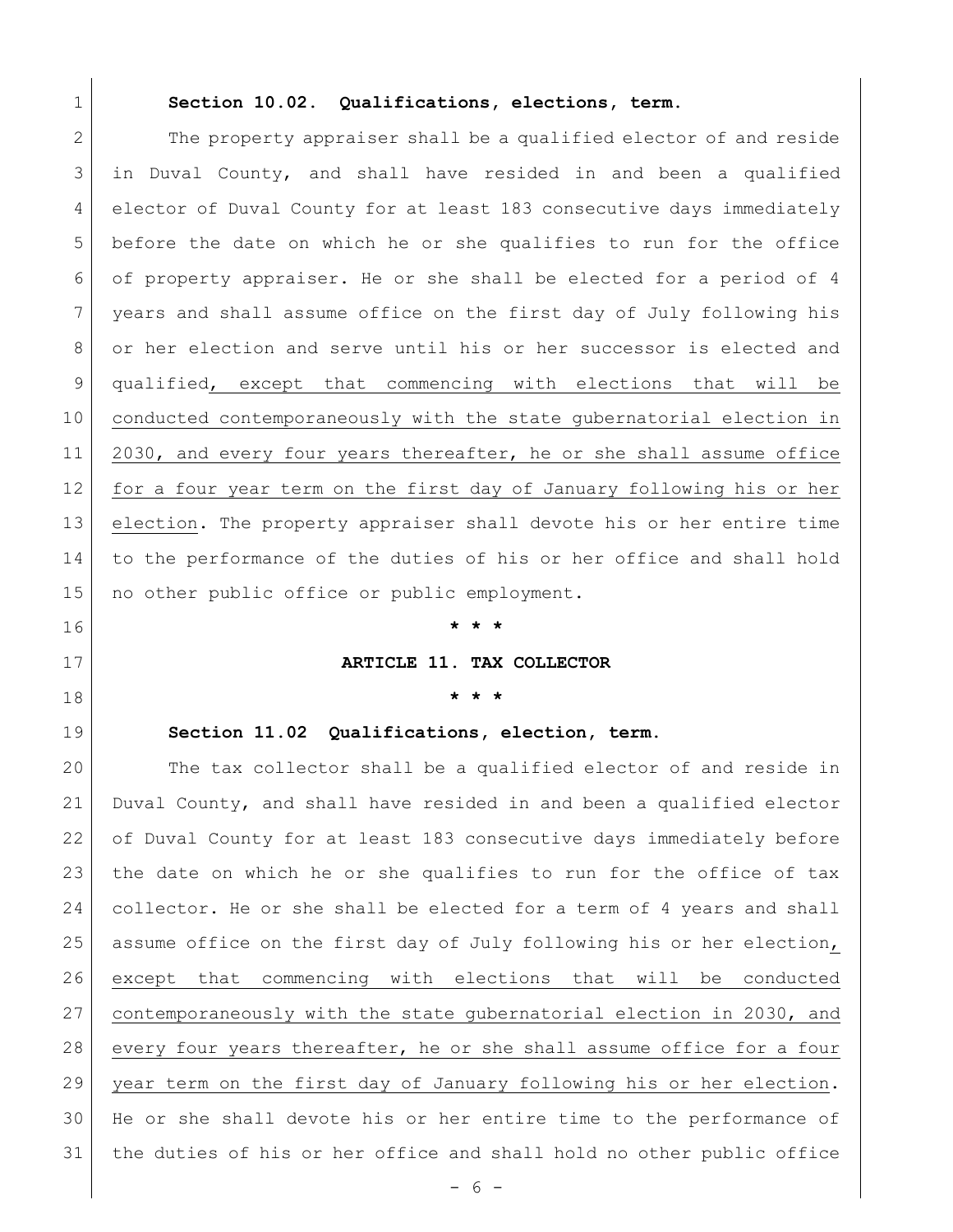1 or public employment.

# **\* \* \***

# **ARTICLE 18. MISCELLANEOUS PROVISIONS**

**\* \* \***

 **Sec. 18.12 Transition to Fall Elections.** Notwithstanding anything in the Charter or the Ordinance Code of the City of Jacksonville to the contrary, and for purposes of electing City of Jacksonville county officers in fall even-year gubernatorial elections every four years commencing in 2030 and having those terms 10 commence on January  $1^{st}$  of the following year, the 2027-2031 terms of the Mayor, all City Council Members, the Sheriff, the Property 12 Appraiser, the Supervisor of Elections, and the Tax Collector, shall expire on December 31, 2030 and shall be considered as one full term for purposes of two term limits, as applicable. The terms of all 15 such persons elected to such offices through elections conducted in the fall gubernatorial elections of 2030, and every four years thereafter, in accordance with procedures to be established by contemporaneous changes which shall be made by the City Council to Chapter 350, *Ordinance Code* of the City of Jacksonville, shall commence on January 1, 2031, and shall expire on December 31, 2034, 21 for the 2030 election, and on like January  $1^{st}$  and December  $31^{st}$  dates 22 for each term every four years thereafter.

 **Section 3. Transition - Conflicting ordinances repealed.** For purposes of implementing this ordinance, any ordinance conflicting with this ordinance, once approved by referendum, is hereby repealed. The City of Jacksonville shall establish, by ordinance, election procedures consistent with this ordinance and the Charter changes 28 approved herein.

# **Section 4. Referendum.**

 (a) A referendum of the qualified electors residing in Duval County, Florida is hereby called to be held on February 22, 2022, set

- 7 -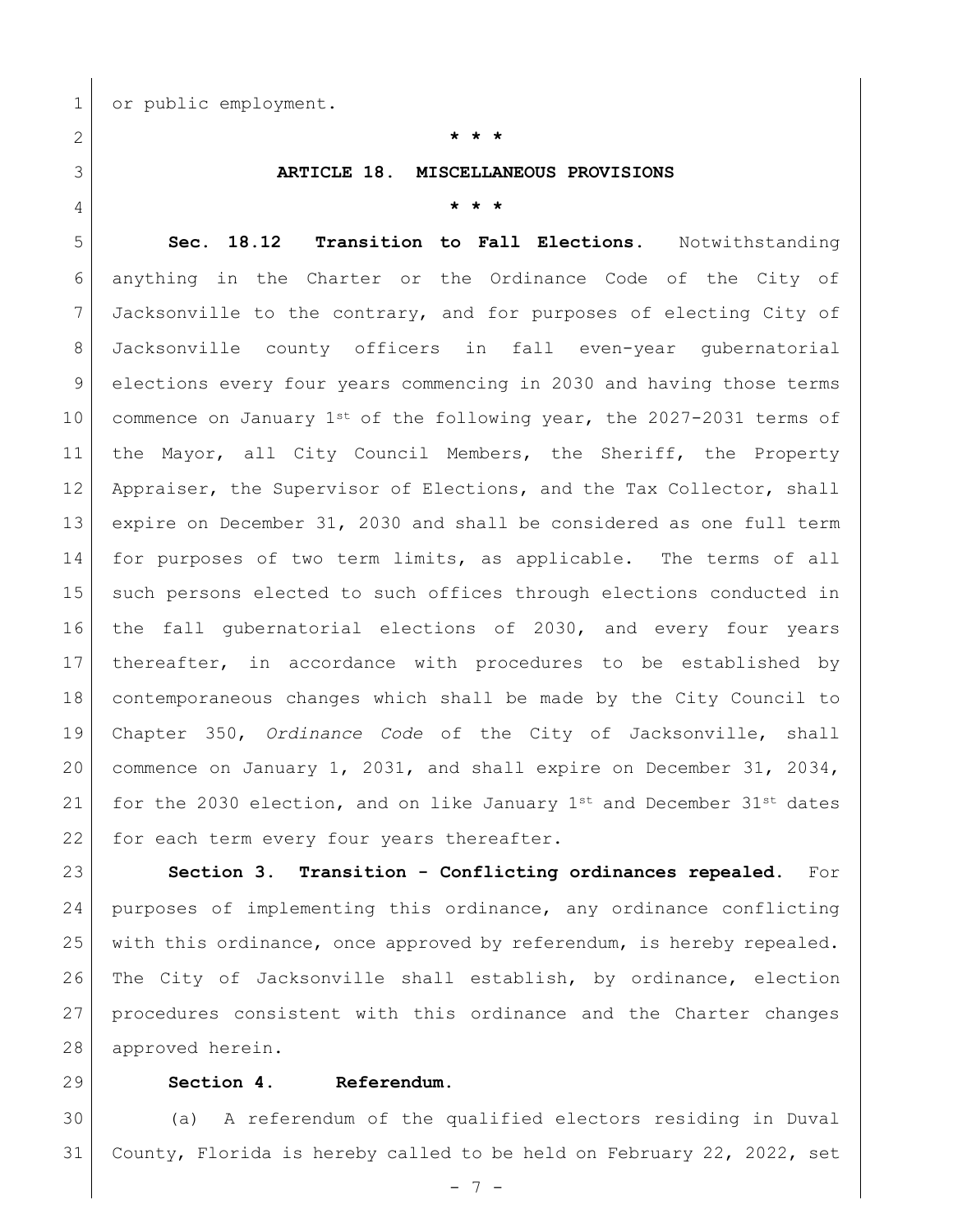1 as a Special Election, to determine whether the Charter should be 2 amended to change the terms of office of the elected officials, as 3 set forth in this ordinance, shall become effective.

 (b) The referendum shall be held and conducted in the manner prescribed by law for holding elections under a referendum provision.

 (c) All qualified electors in Duval County shall be entitled and permitted to vote in the referendum. The places and times of voting shall be those polling places and times established for voting by law. The inspectors and clerks for the referendum shall be designated by the Supervisor of Elections in accordance with applicable State law.

12 (d) Upon approval of this ordinance, the Supervisor of Elections shall notify the Mayor, City Council President, General 14 Counsel and Council Auditor, by hand and certified mail, of a duty to prepare, within thirty (30) days of such notice, an up to seventy- five (75) word financial impact estimate of the increase or decrease of any revenues or costs to the City of Jacksonville resulting from the implementation of the proposed charter amendment. The financial impact estimate shall be constructed, within the thirty (30) day period, by a committee composed of one representative appointed by the Mayor, one appointed by the City Council President, the General Counsel or his or her designee chosen from the General Counsel's office, the Council Auditor and one member having appropriate fiscal expertise in the subject matter of the proposed charter amendment and selected by the other members stated above. The Office of the Council Auditor and the Department of Finance shall be made available as resources. The Council Auditor shall chair the committee and ensure the timely completion of the financial impact estimate in time to be included on the referendum ballot and advertised as required for the charter amendment.

(e) The Supervisor of Elections is authorized and directed,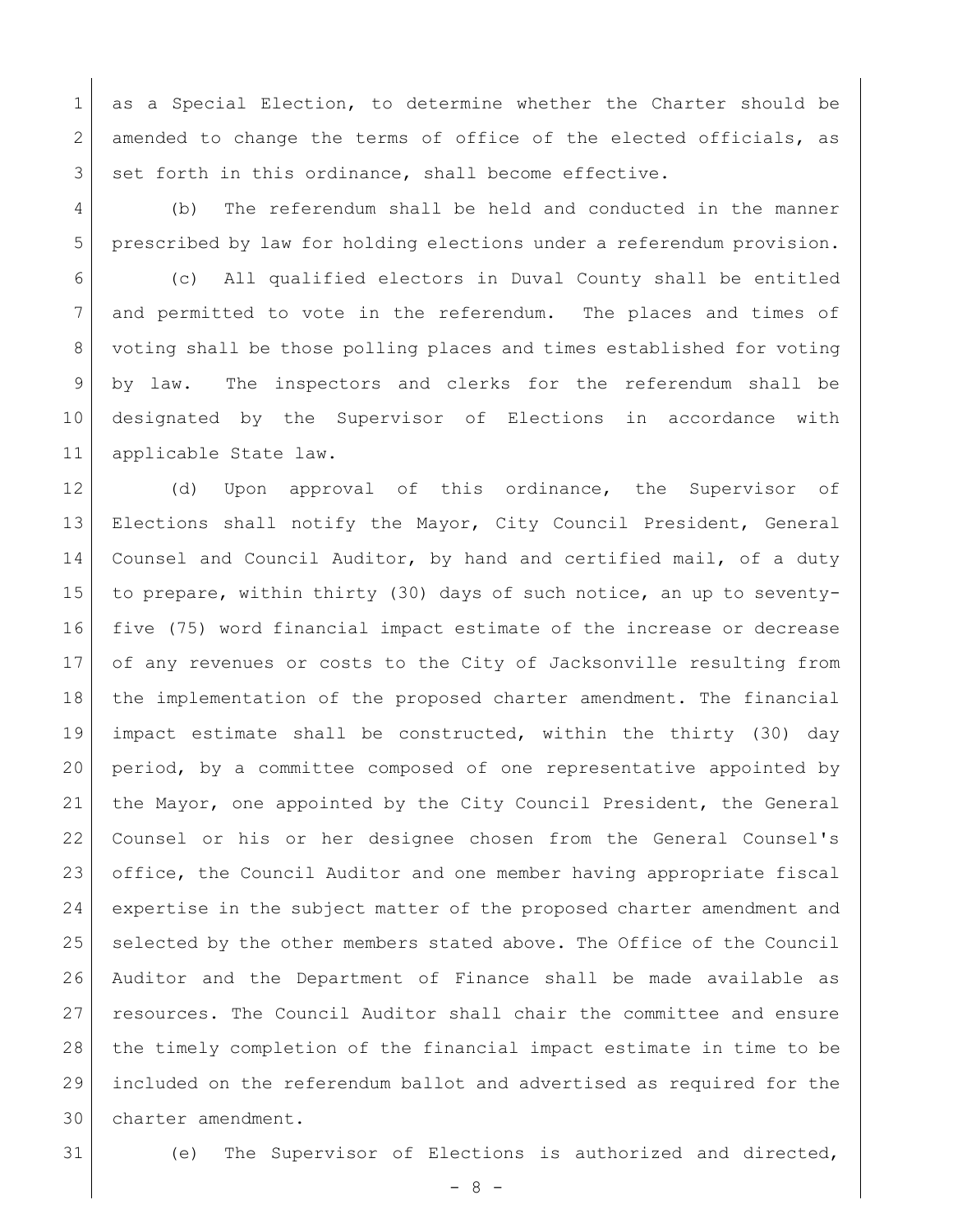when printing the absentee ballots and ballot strips for use in the voting machines for the special referendum election called in Subsection 4(a) hereinabove, to print the ballot title and referendum question set forth in Sections 6 and 7 hereof on said absentee ballots and ballot strips at the appropriate place therefor. Immediately after said question shall be provided a space for the voter to indicate whether the vote is "yes" or "no" on the question.

**Section 5. Notice of Referendum.** The Supervisor of Elections is directed to ensure at least thirty (30) days notice of the referendum by publishing at least twice in a daily newspaper of general circulation in Duval County, once in the fifth week and once in the third week prior to the week in which the referendum is to be held, in the manner provided in Section 18.05 of the City Charter and 14 Section 100.342, Florida Statutes.

 **Section 6. Ballot Title.** The Council hereby directs that the ballot title for the referendum question be in substantially the following form:

 "REFERENDUM AMENDING CHARTER, ADOPTING FALL GUBERNATORIAL YEAR ELECTIONS FOR LOCAL ELECTED CONSTITUTIONAL OFFICERS; DECREASING 2027 TERMS"

 **Section 7. Official Ballot.** The Council hereby directs 22 that the following referendum question, in substantially the form set forth below, be placed on the ballot at the Special Unitary Election 24 to be held on February 22, 2022:

25 | Thall Ordinance 2021- -E, which amends Jacksonville's Charter, changes terms of office 27 of council members, the mayor, sheriff, 28 supervisor of elections, property appraiser, and 29 tax collector, eliminates spring elections, and moves those elections to fall gubernatorial year elections commencing in 2030, and which for the

- 9 -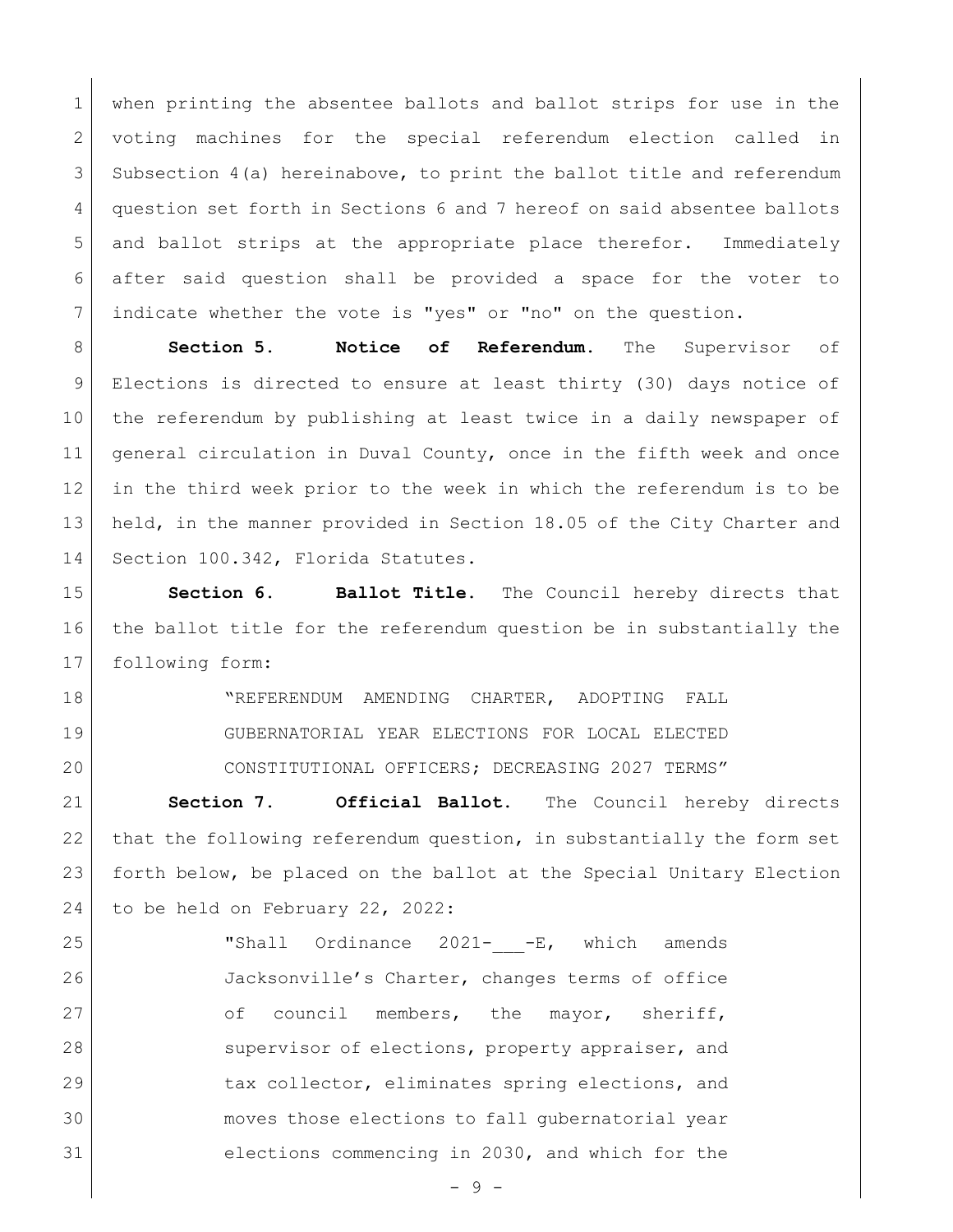1 2027 term only, decreases the terms of city 2 council members, the mayor, sheriff, supervisor 3 of elections, property appraiser, and tax collector by six months through December 31, 2030, become effective?"

6 | ( ) YES.

7 ( ) NO.

**Section 8. Referendum Results.** The Supervisor of Elections for Duval County, Florida shall certify the results of the referendum to the Florida Department of State in accordance with law. If a majority of the votes cast in the referendum shall be for the amendment, the amendment shall be approved, and shall take effect as provided in this Ordinance. If less than a majority of the votes 14 cast in the referendum shall be for the amendment, the amendment 15 shall be defeated, and shall not take effect.

 **Section 9. Exercise of County Powers.** This ordinance is enacted by the Council exercising its power as the governing body of 18 Duval County, Florida, under Section 3.01, of the Charter of the City of Jacksonville. All duly qualified electors of the county shall be 20 entitled to vote thereon.

 **Section 10. Effective Date.** Except as herein provided, this ordinance shall become effective upon signature by the Mayor or upon becoming effective without the Mayor's signature. If this ordinance is approved by a majority of the duly qualified electors voting in the referendum scheduled herein, then the terms of section 2 of this ordinance shall become effective immediately upon verification of the 27 results of the referendum's election vote.

- 
- 
-